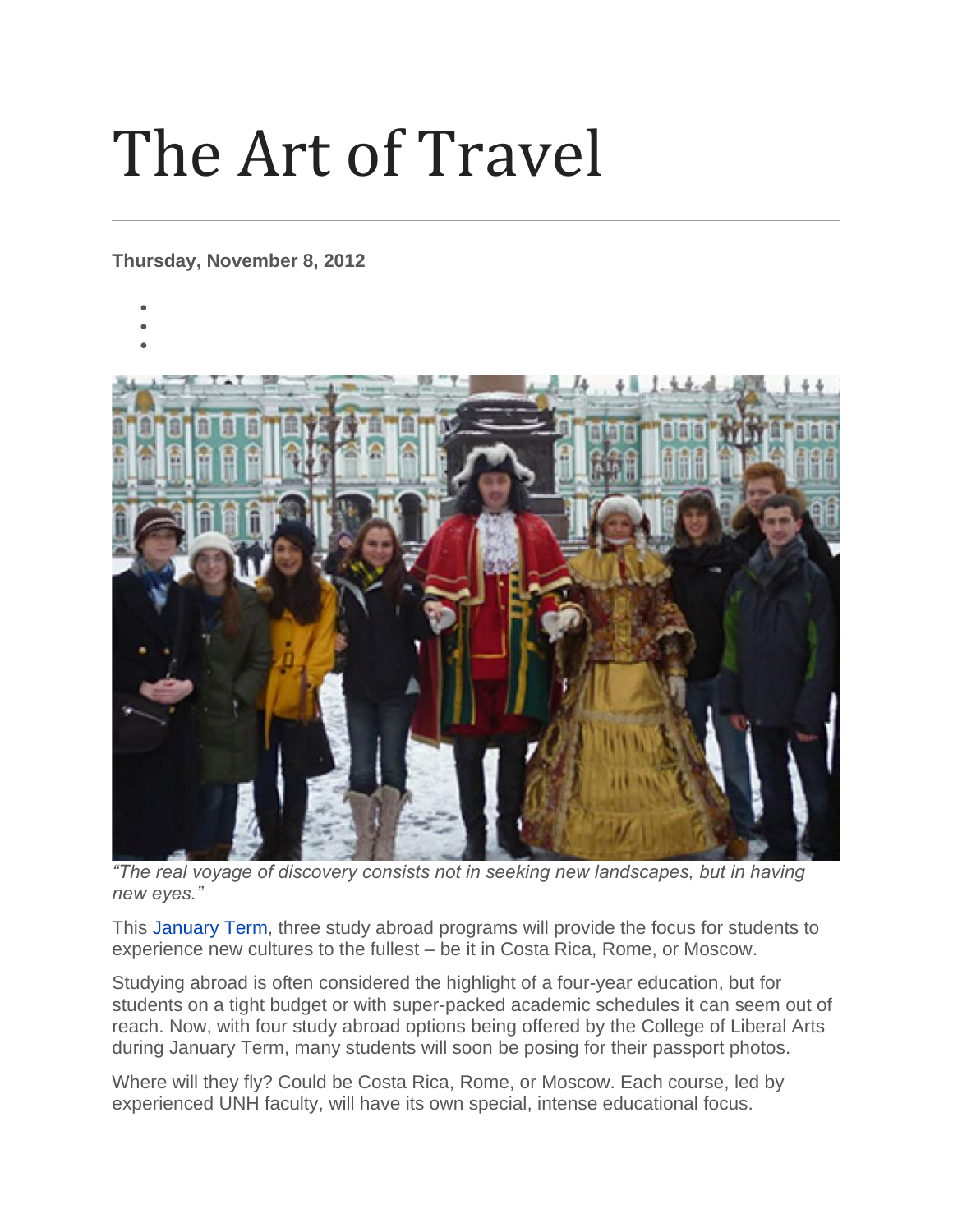To help students with trip logistics, the College now has a full-time study abroad adviser, Lisa Mulvey.

*January Term [registration](http://www.unh.edu/januaryterm/registration.html) begins October 22, however, many programs have earlier application deadlines.*

The Politics of Costa Rica, 4 credits, three weeks, POLT 543, WC (world cultures), Associate Professor Mary Malone



**[STUDY ABROAD IN COSTA RICA LEARN MORE >>](http://www.unh.edu/political-science/index.cfm?ID=5F298FF8-F00A-A833-7012F06C2312316D)**

Why is Costa Rica exceptional? Political science professor Mary Malone engages students in an in-depth exploration of that question.

To prep for their journey, students take a two-day online course to learn about the history of Costa Rica.

"The first week we're there, we head out to see some of the key parts of the country's political development," says Malone. For example, in 1949, the civil war in Costa Rica was fought over elections. When the new democratic government was formed they established a separate independent branch of government just for elections.

"We visit those offices and meet everyone at every stage of the electoral process from those who design the voter IDs, to people who set up the ballots in each district, to those who count them."

Students get to see the legislature in action and learn some of its rules. "For example, if legislators aren't there for a session, they get their pay docked," says Malone.

While touring coffee plantations, students learn about the role that commodity plays in the economy and society. To focus on the country's sustainable development, they spend time at Earth University and also stay with rural families. Visits to health care clinics give them a firsthand look at what investment in human capital looks like. As Malone notes, Costa Rica's human development indicators (e.g., health and educational levels) are on par with wealthy countries.

"We also spend the weekend at an environmental beach resort, Punta Leone," says Malone with a smile. "It's a lot of fun."

For Zachary Shobin, a political science major from Sudbury, Mass., the highlight of the trip last year was his stay with a host family. "I was concerned that I wouldn't be able to communicate with them. I've only taken the most basic Spanish course," writes Shobin.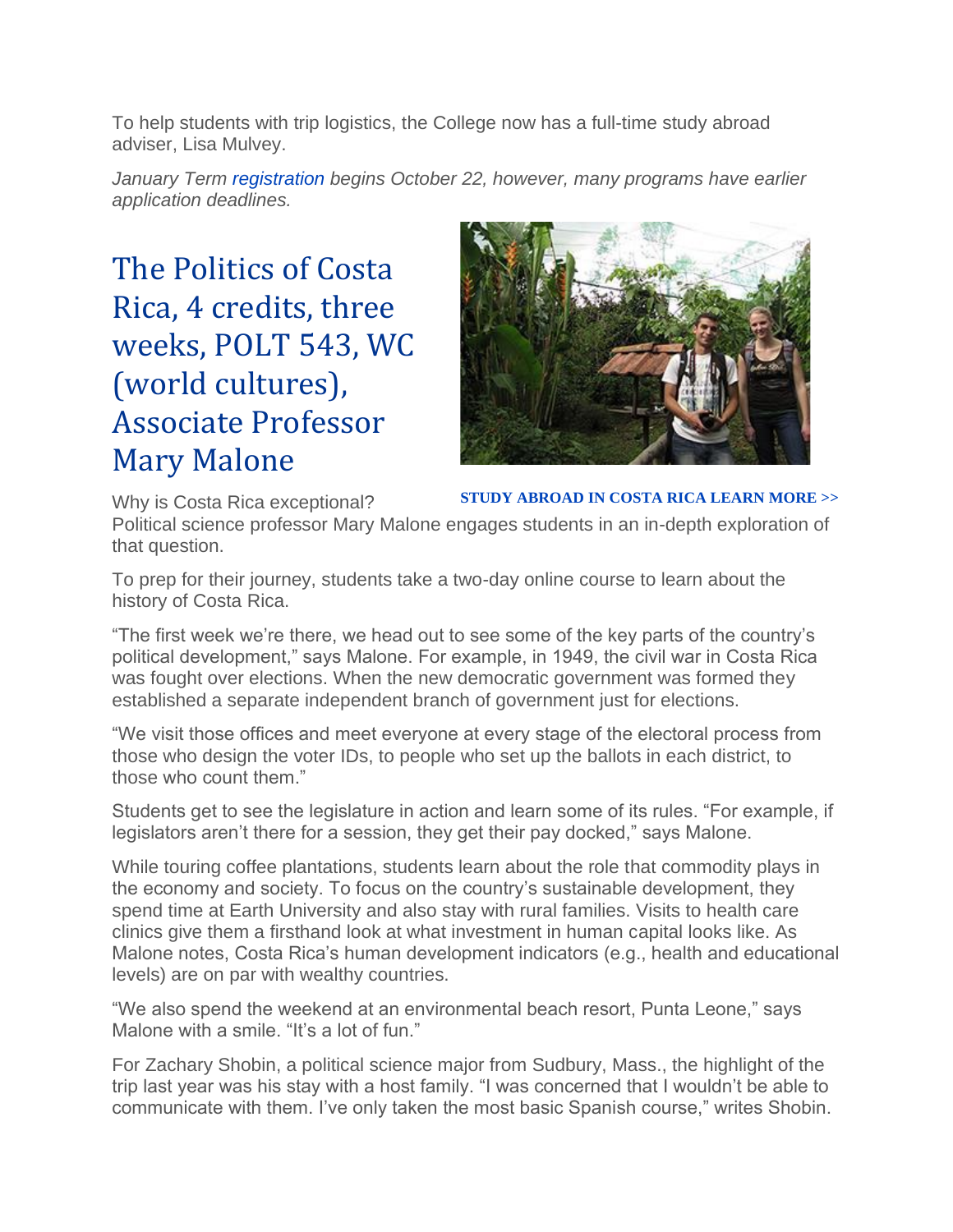"At first everyone seemed to be talking so fast, but as the days went by it slowed down. My host family was extremely friendly and welcoming. It was a life-changing experience."

## Building Rome, 4 credits, two weeks, CLAS 510, FPA (fine and performing arts), Professors R. Scott Smith and Stephen Brunet



**[STUDY ABROAD IN ROME LEARN MORE >>](http://www.unh.edu/languages/index.cfm?ID=DA7272CC-F179-E62A-9C3FF53D39DF1CD4)**

In the ancient world, if you won the war, recounts Professor R. Smith, you got to parade your troops through Rome, the center of the Roman Empire. You'd trot along past the monuments of previous generals constructed from volcanic rock or terracotta, and then, after the triumph, you'd build your own monument, perhaps out of an exotic marble.

"In the second century A.D., Rome had at least 1.5 million people living there," says Smith, who teaches classics. Eleven major aqueducts came into the city, which had fountains, a sewer system, and public baths. There were giant apartment complexes, which were prone to fire and plague.

"Rome is not so much about urban planning as it is about urban sprawl. But we'll study other better preserved cities such as Ostia and Pompeii."

Smith, who can translate Latin so precisely that the idioms are keyed to the decade, knows the classical world inside and out, and he is a wonderful storyteller.

The course begins with five days of online study, so students will be ready to "soak in the monuments of the past." It continues abroad for ten days in Italy – six in Rome, and two more in Pompeii and Paestum.

For Nikki Bell '14, a classics major from Exeter, N.H., the trip promises to bring her major to life. "Being on the ground of the place I've been learning so much about will make it possible to get a mental picture of what life was like for the ancients. To see Latin everywhere will really reinforce for me the importance of the language, even in today's world."

As Smith explains, "We'll teach students how the ancient city is preserved in the modern context and ask them to create a narrative of what they are seeing and how to interpret it."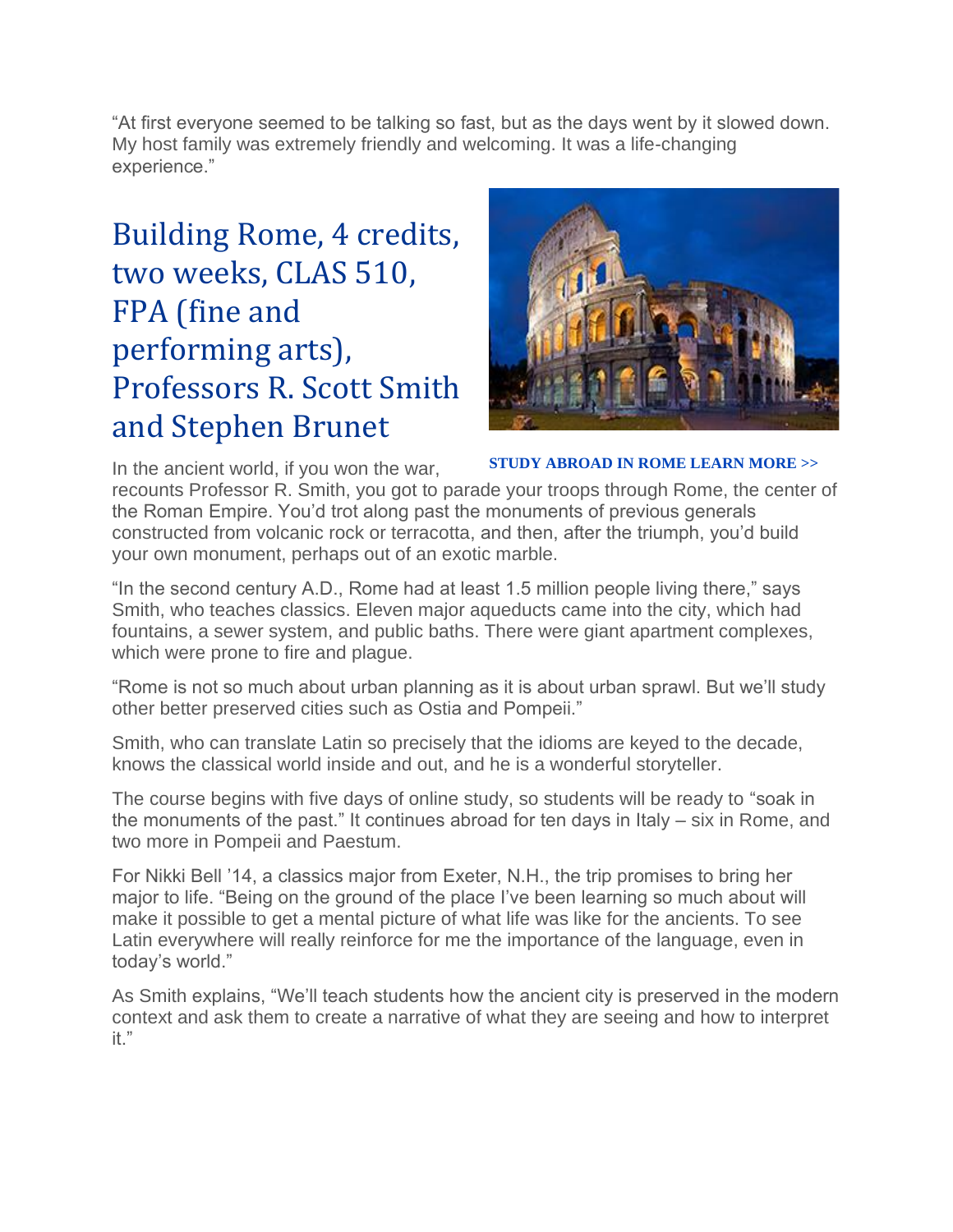Mythology and Propaganda in Moscow, 4 credits, three weeks, RUSS 525M, HP (historical perspectives), Associate Professor Aleksa Fleszar and instructor Ekaterina Burvikova



**[STUDY ABROAD IN MOSCOW LEARN MORE >>](http://www.unh.edu/languages/index.cfm?ID=4432B340-C3CA-93E3-1023C23FFFE8CA67)**

Russia is the largest country on Earth. It is where East meets West, and its history spans a thousand years. How can a small band of UNH students begin to embrace this culture in such a short time?

Associate Professor Aleksa Fleszar, who teaches Russian, just chuckles. "Winter is magical there," she says simply, "When you walk out into Red Square and see the snow glisten and the onion domes of the cathedral – it's like a fairy tale."

"But," she continues, "to understand Russia and to learn its language is very practical in terms of jobs. For instance, Russian is a priority language for many U.S. governmental departments – defense, agriculture, energy, housing and urban development, and so on."

However, no previous knowledge of Russian is required for this trip. Fleszar has designed the course so that all of its excursions are part of the academic program. Throughout the trip, she remains in close contact with her on site co-teacher, Ekaterina Burvikova, who is from Moscow and has led previous UNH trips. They have it down.

The first four days are in Saint Petersburg, considered the "cradle of the Russian Revolution" that brought Communism to the nation. Students visit the Hermitage, one of the world's largest museums with an impressive collection of modern art. Students also attend either the theatre or the ballet. And then, they leave for Moscow on an overnight train.

In Moscow, they stay with host families, learn the metro, and soon are deeply immersed in visiting key historical and cultural sites such as the Kremlin, the Tretyakov Gallery, and KGB Headquarters. Students get a chance to travel around Moscow to see the Tsar's summer palace and the home of Vladimir Lenin, Russian communism's first great leader.

A highlight last year for one student was the visit to the Lenin's home: "… we learned about him as a person. He had an impressive library where he would read international news and journals in the original language. He was fluent in nine languages."